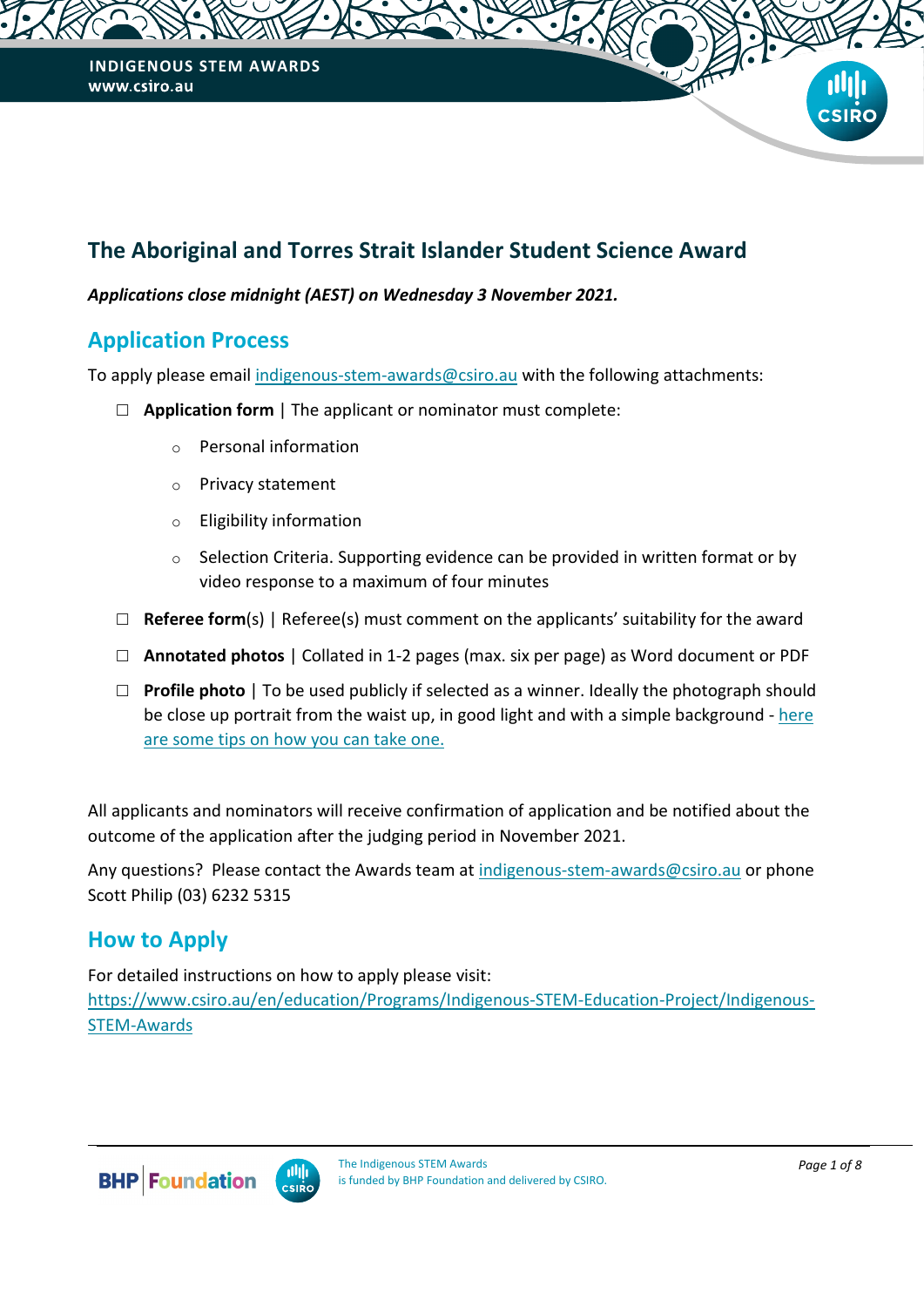# **Applicant Privacy Statement**

#### *Use of personal and sensitive information provided by the applicant or nominator*

Your personal information is protected by the *Privacy Act 1988* (Cth) and CSIRO will handle your personal information in accordance with this Act. 

CSIRO is collecting your personal information, including your name, contact details and any responses to questions you provide to assess your eligibility to participate in the Indigenous STEM Awards, and to facilitate your participation in the program.

CSIRO will also collect your personal and sensitive information from your profile photo, any video responses and school report/results for this purpose.

If you do not provide your information you may not be able to participate in the program.

The [CSIRO Privacy Policy](https://www.csiro.au/en/About/Access-to-information/Privacy) available at [https://www.csiro.au/en/About/Access-to](https://www.csiro.au/en/About/Access-to-information/Privacy)[information/Privacy](https://www.csiro.au/en/About/Access-to-information/Privacy) outlines how your personal information will be handled, including details about how you can seek access or correction of the personal information we hold about you and how you can complain about a breach of the APPs and how CSIRO will deal with the complaint. If you require further information on how your personal information will be handled, please contact [privacy@csiro.au.](mailto:privacy@csiro.au)

**Do you (the applicant or nominator) consent to the collection and use of your personal information as set out in this privacy statement?** 

| Yes |  |
|-----|--|
| N٥  |  |

## **Eligibility Information**

| In order to be eligible for the Science Student award, the applicant must be able to<br>answer 'yes' to the following questions: | ves | no |
|----------------------------------------------------------------------------------------------------------------------------------|-----|----|
| Is the applicant in years 5-9 at school in 2021?                                                                                 |     |    |
| Does the applicant identify as an Aboriginal and/or Torres Strait Islander person?                                               |     |    |
| Does the applicant have parent/quardian support for this application?                                                            |     |    |

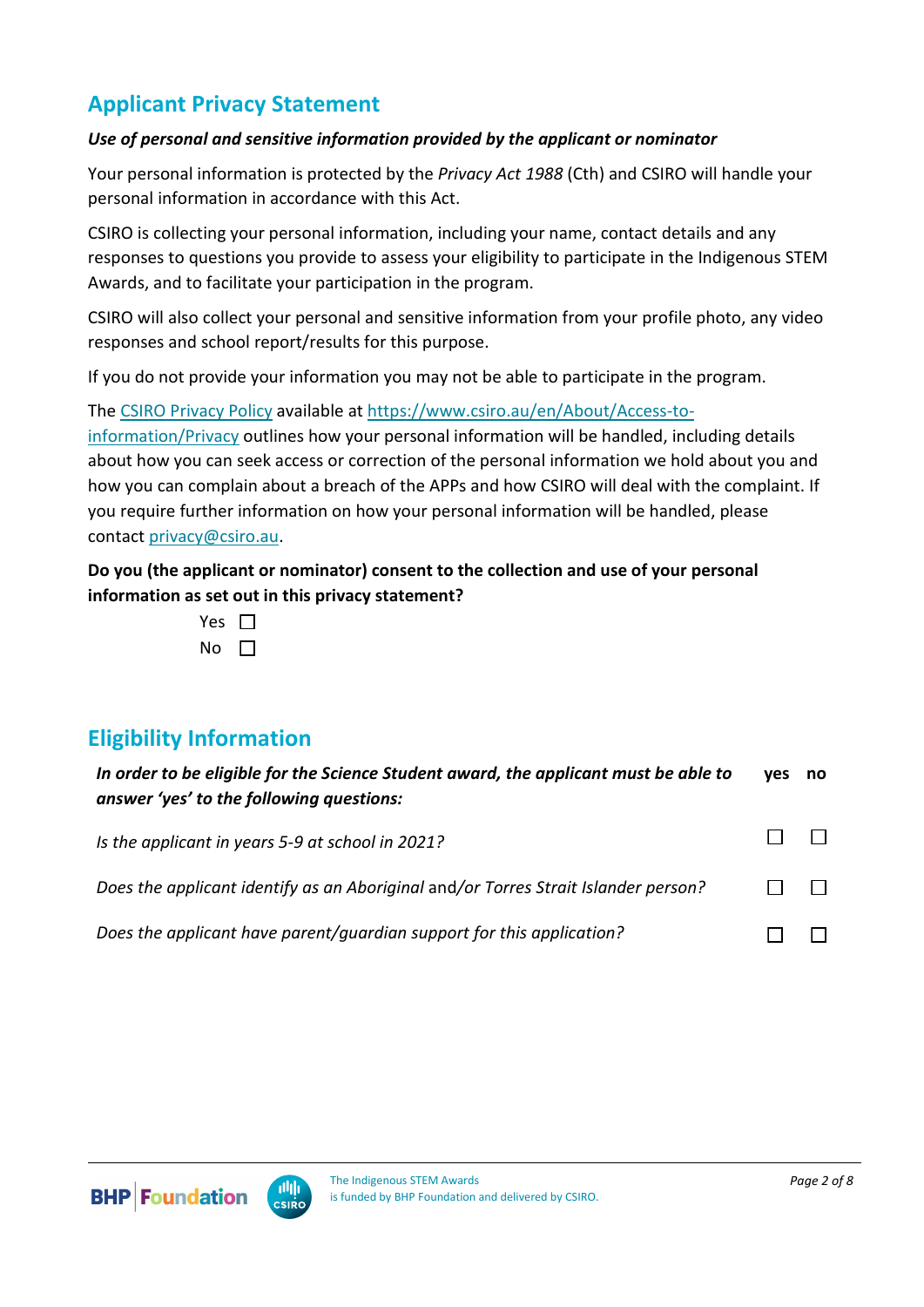## **Personal Information**

*The following personal information is requested and must be completed for the application to be accepted.* 

#### **About You**

**I am...** nominating an applicant □ applying for myself □ (go to Applicant details below)

#### **Nominator Details**

| Your relationship to the Applicant?                                                                                                                                                                                           |                                       |  |
|-------------------------------------------------------------------------------------------------------------------------------------------------------------------------------------------------------------------------------|---------------------------------------|--|
| <b>Applicant Details</b>                                                                                                                                                                                                      |                                       |  |
|                                                                                                                                                                                                                               |                                       |  |
|                                                                                                                                                                                                                               |                                       |  |
|                                                                                                                                                                                                                               |                                       |  |
|                                                                                                                                                                                                                               |                                       |  |
| Town: New York Product of the Contract of the Contract of the Contract of the Contract of the Contract of the Contract of the Contract of the Contract of the Contract of the Contract of the Contract of the Contract of the | State: Postcode:                      |  |
|                                                                                                                                                                                                                               | School State: <u>www.chargereness</u> |  |
| Traditional Place name/Country on which you live (if known): ___________________                                                                                                                                              |                                       |  |
|                                                                                                                                                                                                                               |                                       |  |
| <b>Parent/Guardian Details</b>                                                                                                                                                                                                |                                       |  |
| First Name: 1990 1991 1992 1994                                                                                                                                                                                               |                                       |  |
|                                                                                                                                                                                                                               |                                       |  |



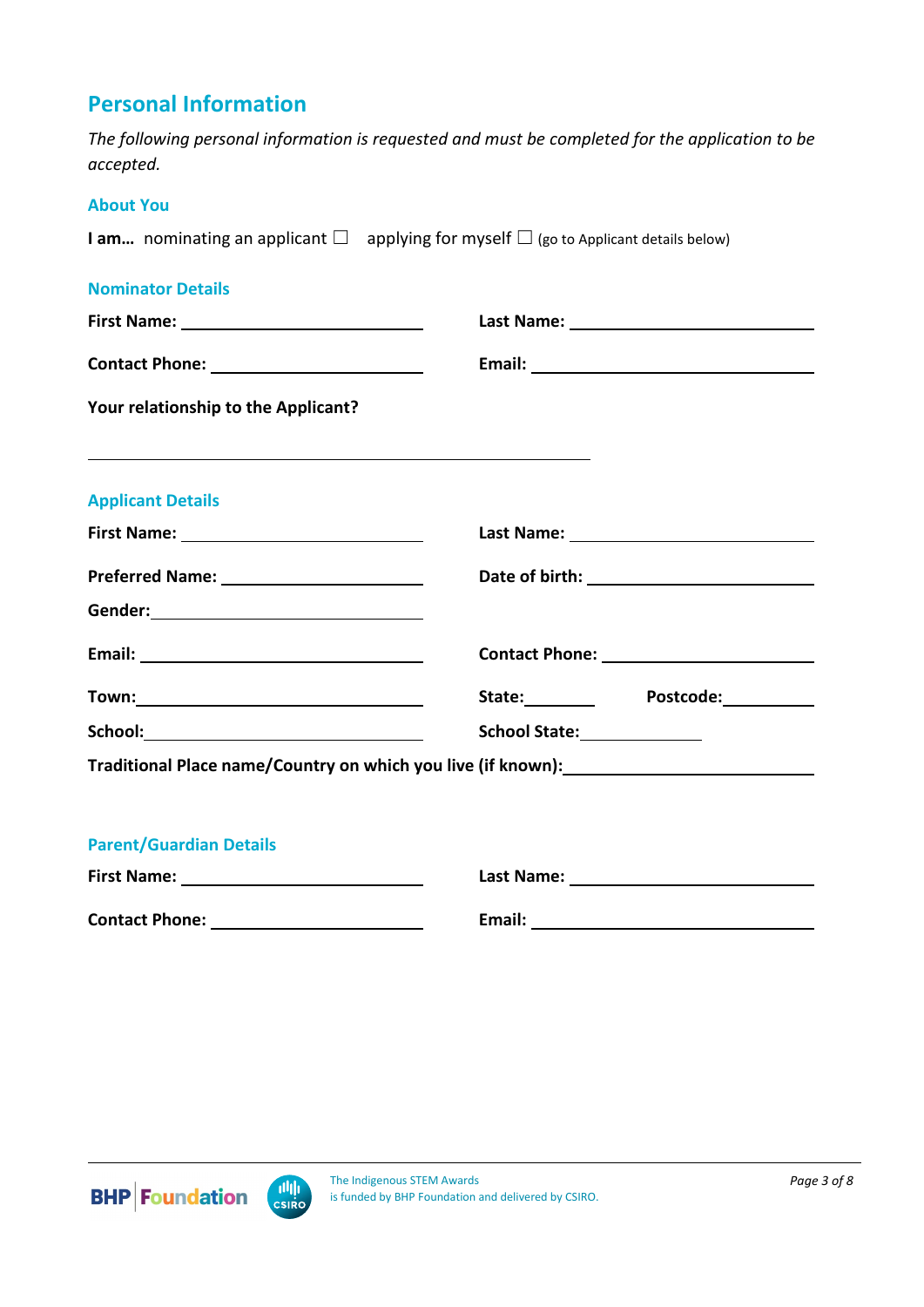## **Selection Criteria**

*This is your chance to tell us about the applicant and why they should win the Award! Responses to each question should be at least a paragraph.* 

The application assessment will be based on the following **selection criteria**. Please keep them in mind when completing the application and address how you/the applicant fulfil the criteria:

- identify as an Aboriginal and/or Torres Strait Islander person.
- be enrolled in years 5-9 at school
- be able to demonstrate engagement and improvement in science
- has completed or be in the process of completing a science inquiry to solve a real life problem or complete a real-life investigation
- be able to demonstrate a passion in science (please note, this criterion must be answered by the student themselves and must include why they like science and any involvement in extra-curricular activities)

**NOTE: Application via Video** *If the nominator chooses to provide a video, the following questions can be answered in the video and are not required to be completed below. The video must be no longer than 4 minutes. The video should be uploaded to a free video sharing site such as YouTube or Vimeo. This should be done with settings to share a video through a private link. If there are any difficulties in uploading the video, please contact the team at [indigenous-stem-awards@csiro.au](mailto:indigenous-stem-awards@csiro.au) or on 03 6232 5315*

*Video Link here:* 

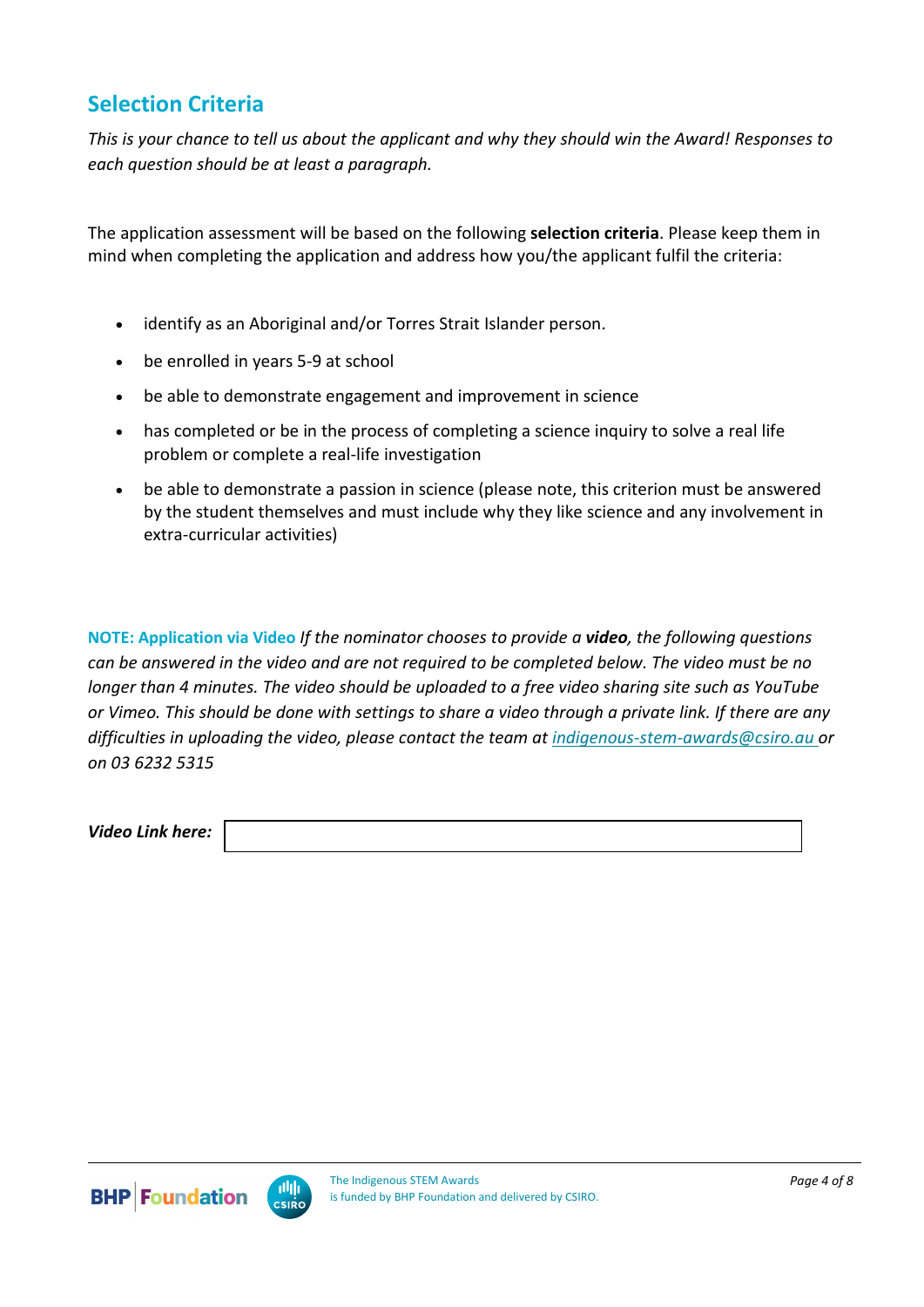### **Response**

**1. Please discuss the applicant's improvement and engagement in Science.** (e.g. increase in marks, increase in attendance, more involved in classroom discussion, etc.)

Click here to enter text **up to** 550 words in size 10 font.

**BHP** Foundation

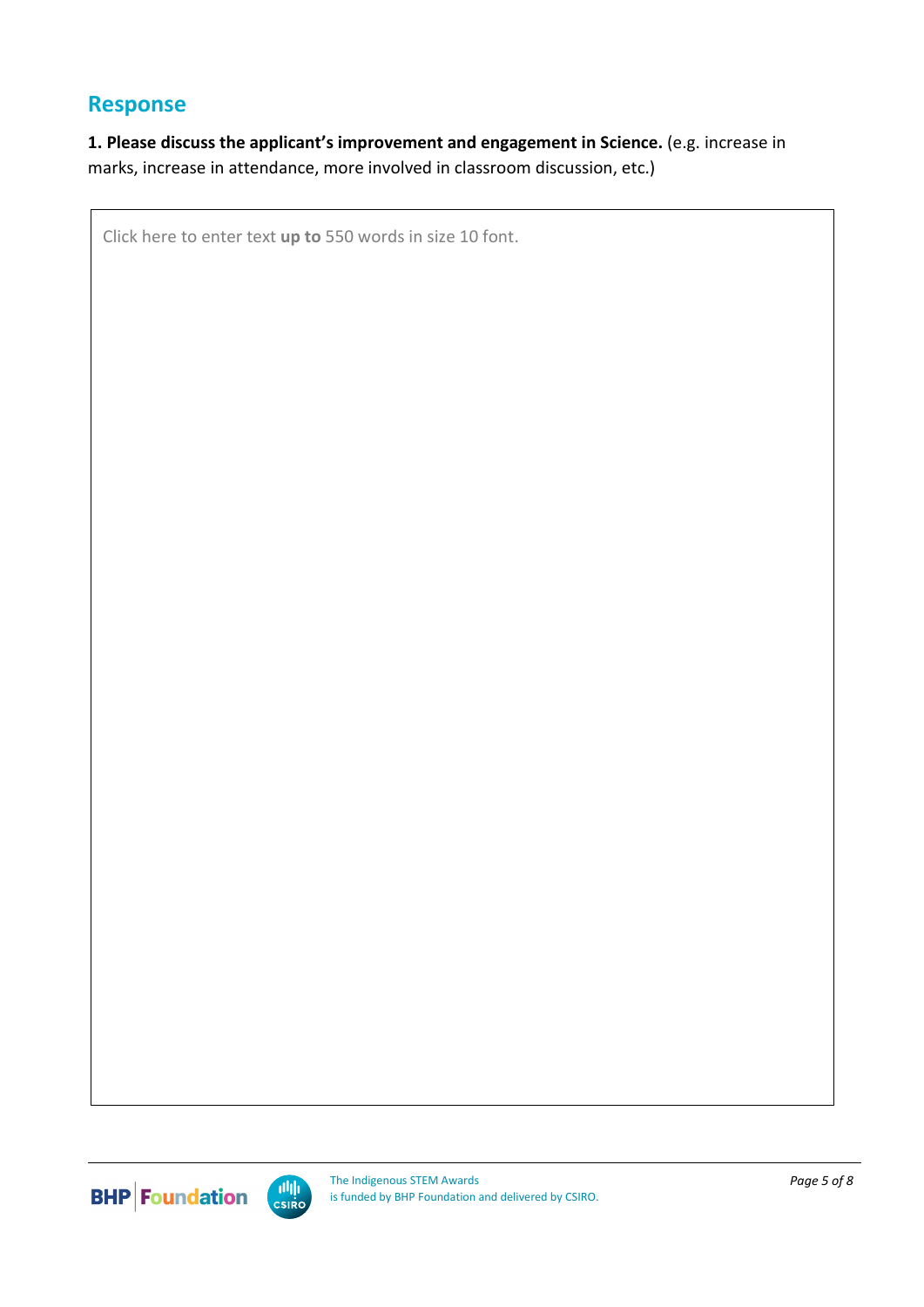### **2. Please provide an example of where the applicant has effectively used the inquiry process.**

(Ability to apply the critical thinking skills of planning, conducting, processing and evaluating.)

Click here to enter text **up to** 550 words in size 10 font.



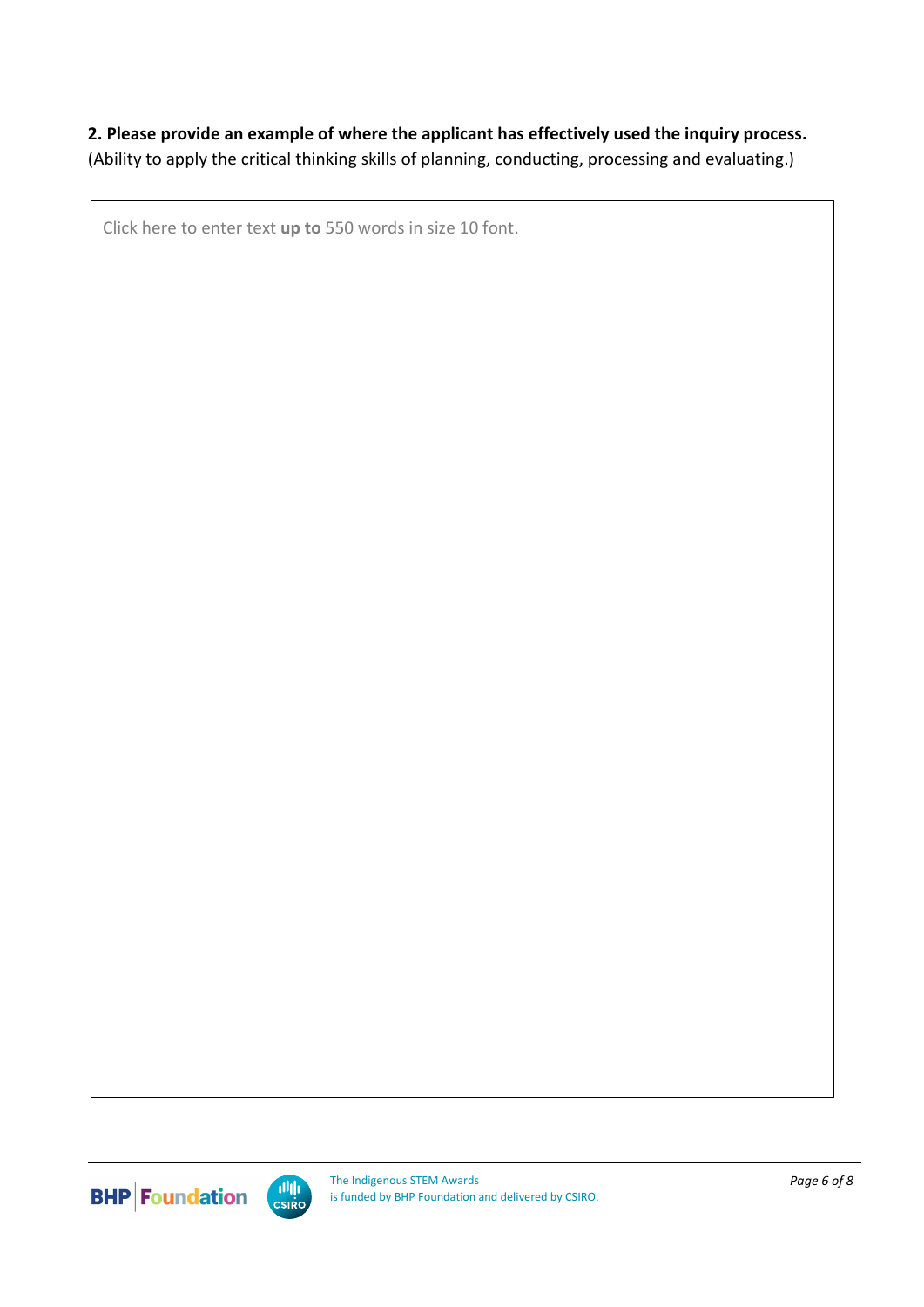#### **3. This criterion must be addressed by the student.**

### **Please discuss your passion for science and be sure to mention any science and/or STEM related hobbies, interests and aspirations.**

Click here to enter text up to 550 words in size 10 font.